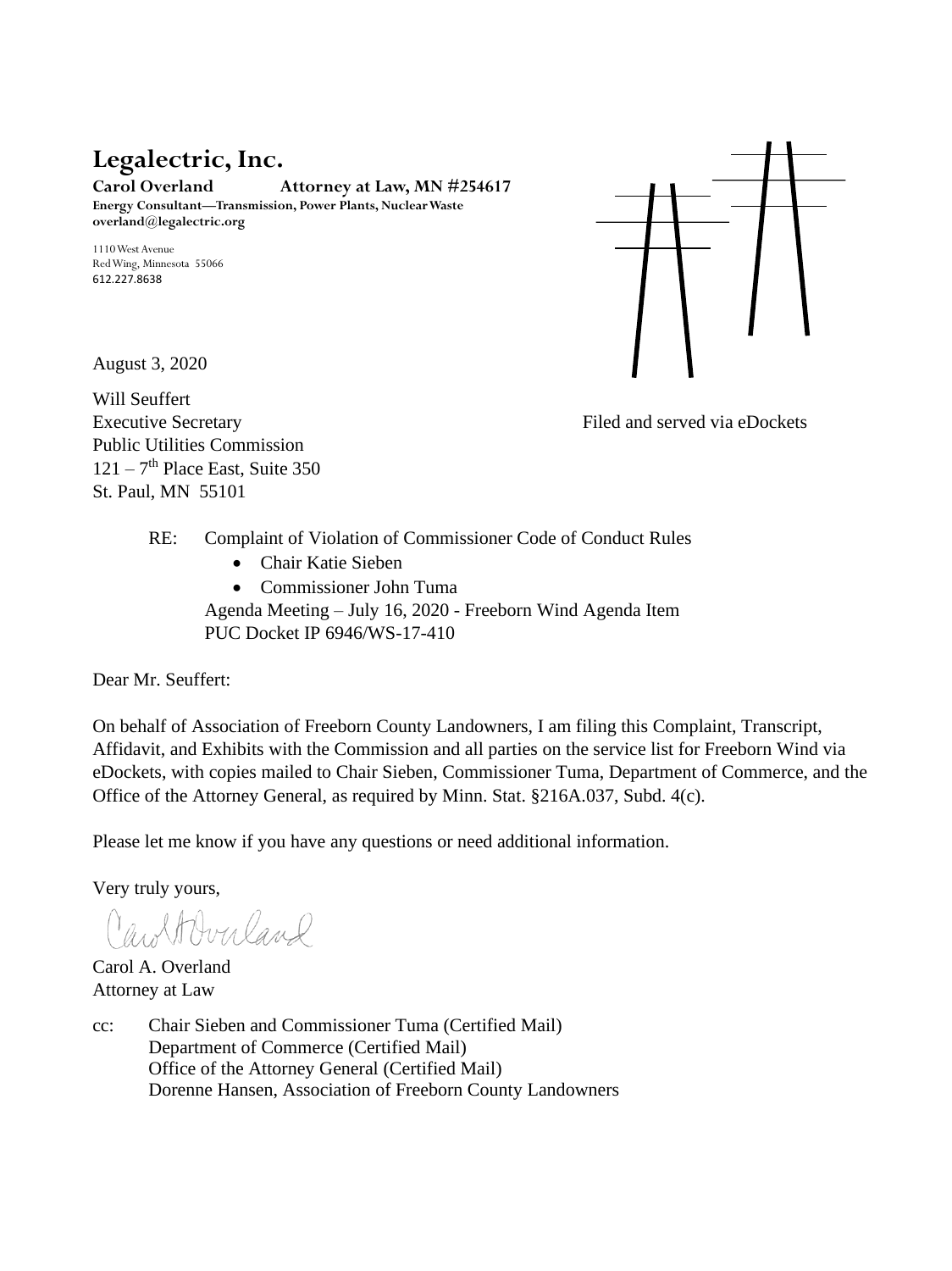### **BEFORE THE**

#### MINNESOTA PUBLIC UTILITIES COMMISSION

**Katie Sieben Valerie Means Matt Schuerger Joseph Sullivan John Tuma** 

Chair Commissioner **Commissioner Commissioner** Commissioner

Complainant, **Association of Freeborn County Landowners** 

 $\overline{\mathbf{v}}$ .

Respondent, **Chair/Commissioner Katie Sieben** 

and

Respondent, **Commissioner John Tuma** 

# **AFFIDAVIT OF SERVICE COMPLAINT OF VIOLATION** OF COMMISSIONERS' **CODE OF CONDUCT**

**Agenda Meeting: July 16, 2020** 

Freeborn Wind, LLC **PUC Docket:** IP6946/WS-17-410

I, Carol A. Overland, hereby affirm that on the 3<sup>rd</sup> day of August, 2020, I filed with the Commission and served parties via eDockets, and served Respondents Chair Katie Sieben and Commissioner John Tuma, the Department of Commerce, and Office of Attorney General by Certified U.S. Mail, postage prepaid.

August 3, 2020

Signed and sworn to before me this 3<sup>rd</sup> day of August, 2020

otary Public



Carol A. Overland MN #254617 Attorney for AFCL Legalectric – Overland Law Office 1110 West Avenue Red Wing, MN 55066  $(612)$  227-8638  $overland@$ legalectric.org